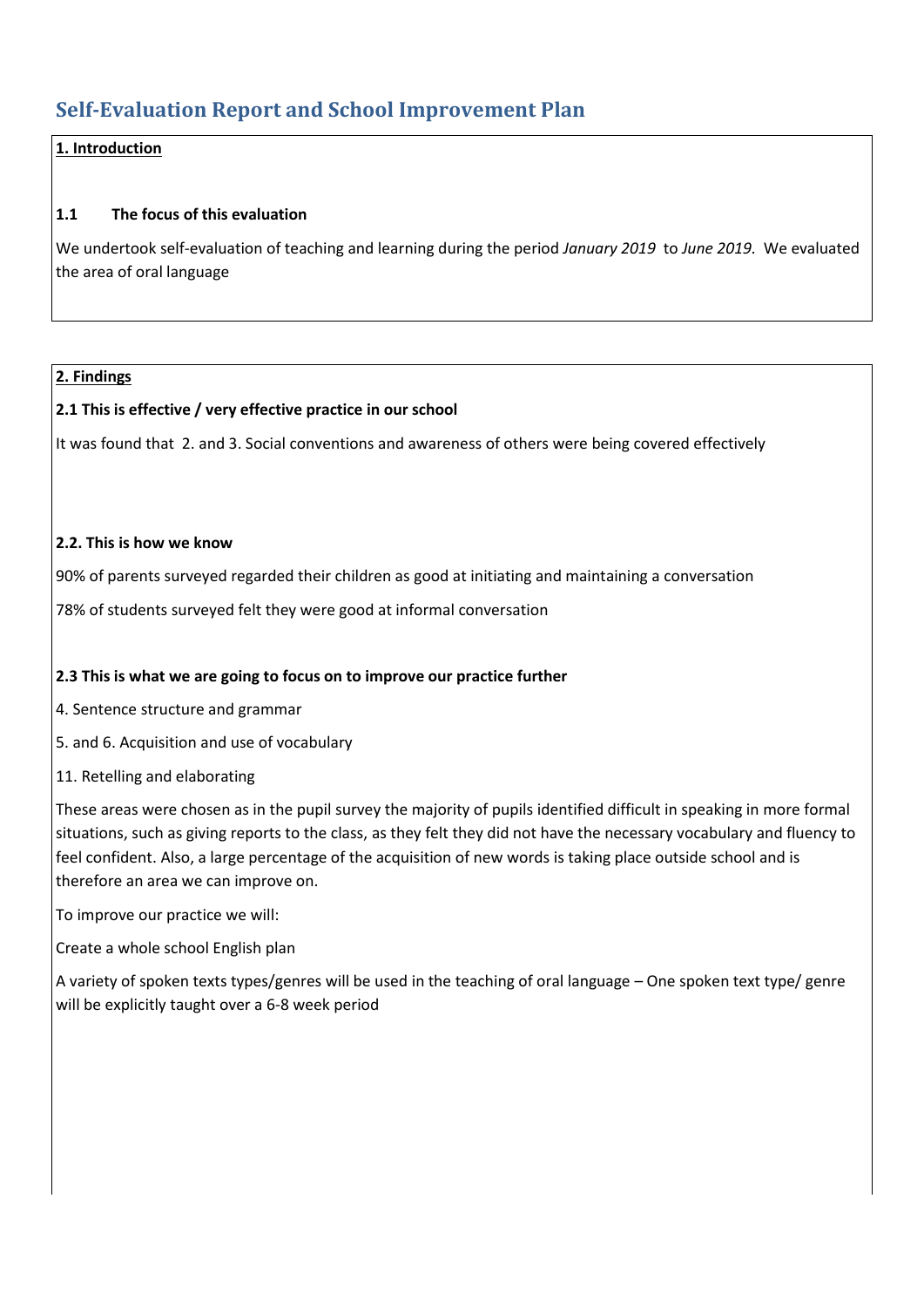#### **3. Our improvement plan**

On the next page we have recorded: The **targets** for improvement we have set The **actions** we will implement to achieve these **Who is responsible** for implementing, monitoring and reviewing our improvement plan How we will measure **progress** and check **outcomes** (criteria for success) As we implement our improvement plan we will record: The **progress** made, and **adjustments** made, and **when Achievement of targets** (original and modified), and **when**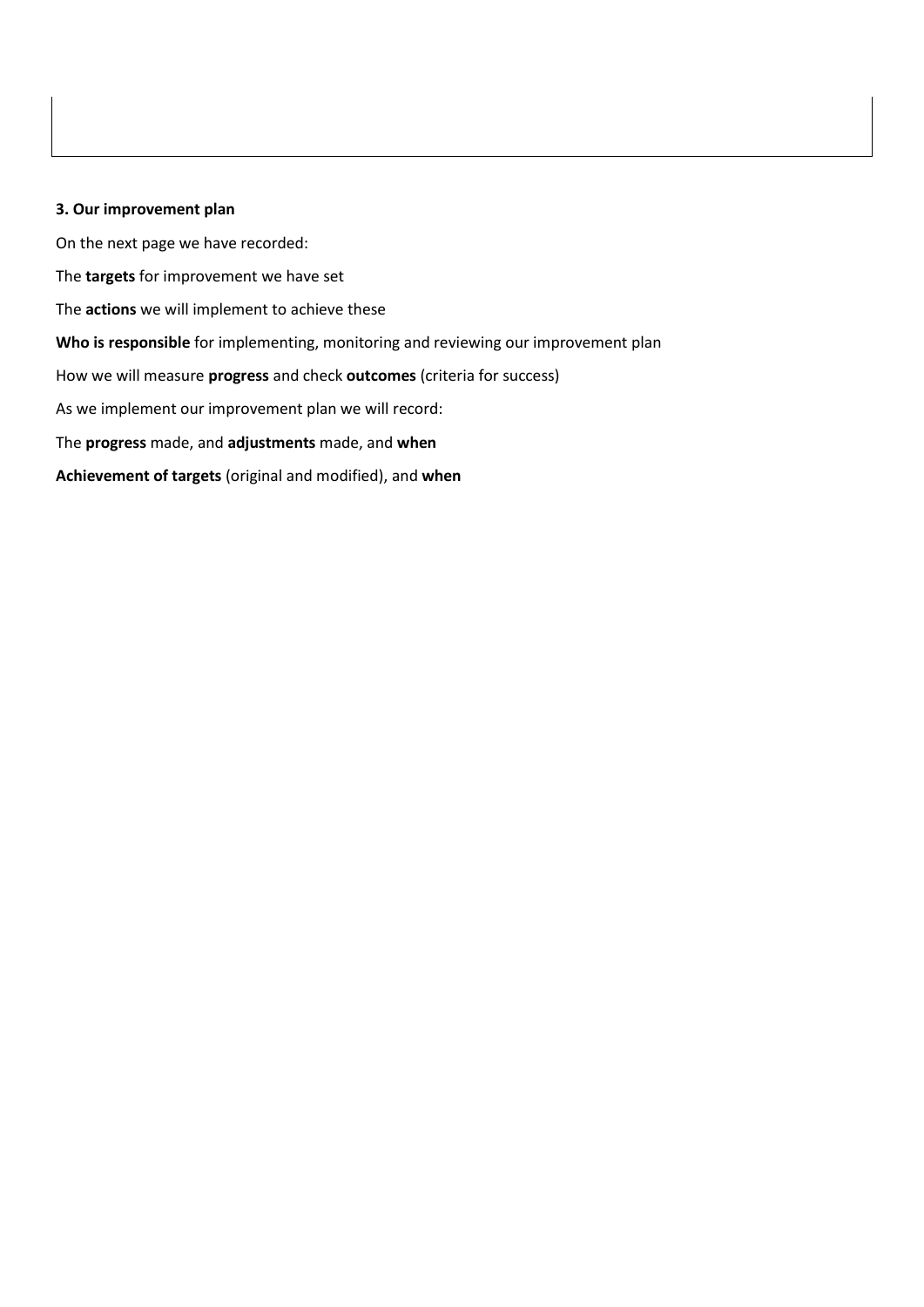| <b>SCHOOL IMPROVEMENT PLAN</b>                                                                                                                                                                                                                                                                                                                                                                                                                                                                                                                                     |                                                                                   |                        |  |  |  |  |
|--------------------------------------------------------------------------------------------------------------------------------------------------------------------------------------------------------------------------------------------------------------------------------------------------------------------------------------------------------------------------------------------------------------------------------------------------------------------------------------------------------------------------------------------------------------------|-----------------------------------------------------------------------------------|------------------------|--|--|--|--|
|                                                                                                                                                                                                                                                                                                                                                                                                                                                                                                                                                                    | <i><b>Iniscealtra NS</b></i>                                                      |                        |  |  |  |  |
| <b>June 2019 to June 2020</b>                                                                                                                                                                                                                                                                                                                                                                                                                                                                                                                                      |                                                                                   |                        |  |  |  |  |
|                                                                                                                                                                                                                                                                                                                                                                                                                                                                                                                                                                    | <b>IMPROVEMENT PLAN CO-ORDINATOR:</b>                                             |                        |  |  |  |  |
| Domain1: Teachers' collective / collaborative practice - teachers work together to devise learning<br>$\bullet$<br>opportunities for pupils across and beyond the curriculum creating and implementing a whole school<br><b>TARGETS</b><br>English plan<br>Domain 2: Learner outcomes - pupils will demonstrate the knowledge, skills and understanding<br>required by the primary curriculum achieve the stated learning objectives for the term and year<br>Domain 3: Learner experiences – pupils will engage purposefully in meaningful learning<br>activities |                                                                                   |                        |  |  |  |  |
| <b>ACTIONS</b>                                                                                                                                                                                                                                                                                                                                                                                                                                                                                                                                                     |                                                                                   | Who?                   |  |  |  |  |
| Create and implementing a whole school English plan which details teaching<br>1.                                                                                                                                                                                                                                                                                                                                                                                                                                                                                   |                                                                                   | 1. Whole staff         |  |  |  |  |
| strategies and assessment procedures                                                                                                                                                                                                                                                                                                                                                                                                                                                                                                                               |                                                                                   | 2. Individual teachers |  |  |  |  |
| 2. A variety of spoken texts types/genres will be used in the teaching of oral language                                                                                                                                                                                                                                                                                                                                                                                                                                                                            |                                                                                   | 3. Individual teachers |  |  |  |  |
|                                                                                                                                                                                                                                                                                                                                                                                                                                                                                                                                                                    | - One spoken text type/ genre will be explicitly taught over a 6-8 week period    |                        |  |  |  |  |
| 3.                                                                                                                                                                                                                                                                                                                                                                                                                                                                                                                                                                 | Teachers help children to develop their oral language using a variety of contexts |                        |  |  |  |  |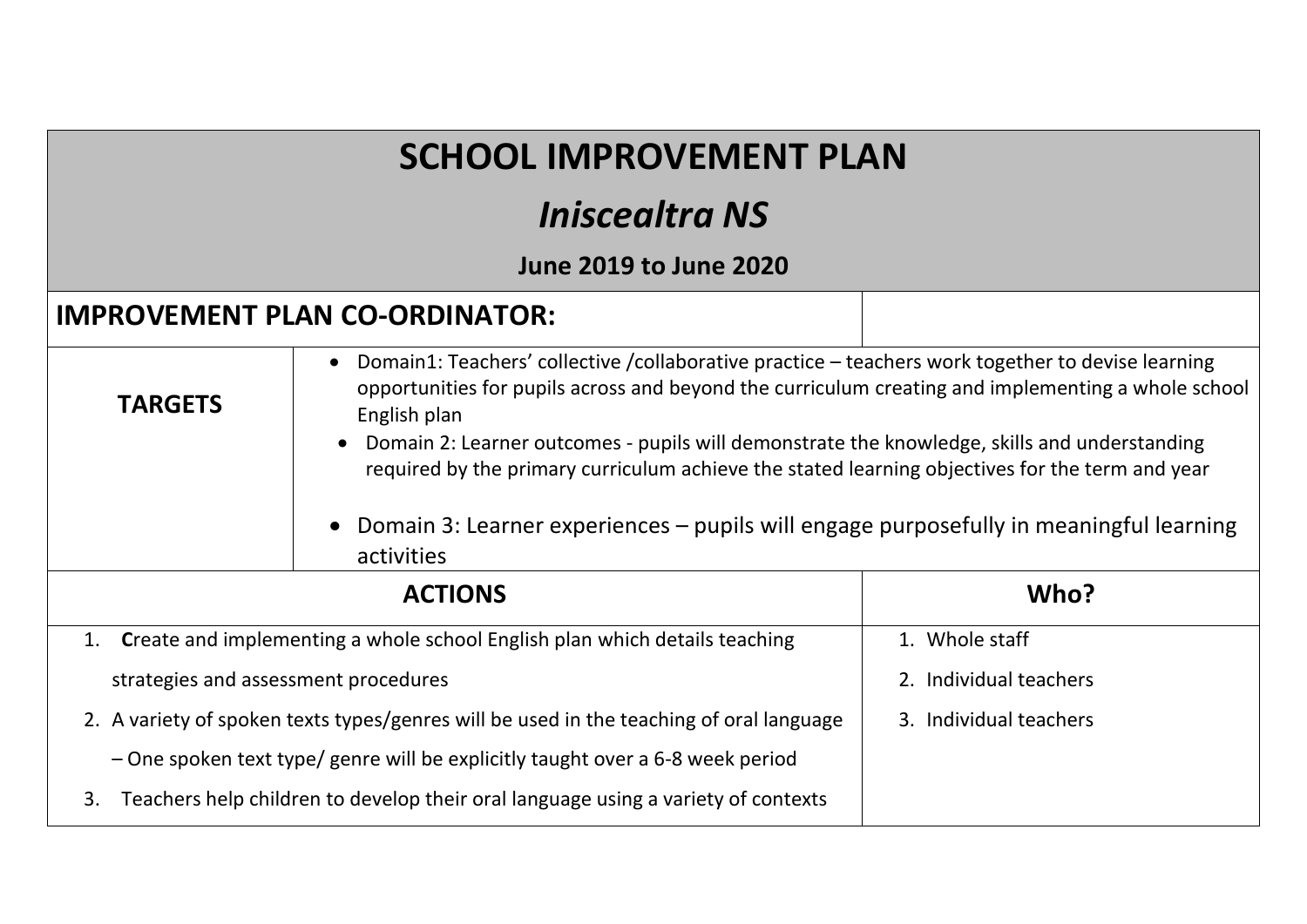| <b>MONITORING:</b>                                                                                                              |                            |                             |           |  |
|---------------------------------------------------------------------------------------------------------------------------------|----------------------------|-----------------------------|-----------|--|
| 1. Teacher observation and teacher designed tasks to assess learning<br>2. SIP to be on agenda of all staff meetings            | Whole Staff / Co-ordinator |                             |           |  |
|                                                                                                                                 | Principal                  |                             |           |  |
| 3. English plan to reviewed January 2020<br>Oral language progress to be discussed at parent teacher meetings in November<br>4. | <b>Relevant Teachers</b>   |                             |           |  |
|                                                                                                                                 | <b>Class Teachers</b>      |                             |           |  |
|                                                                                                                                 |                            | <b>Children and Parents</b> |           |  |
| NECESSARY ADJUSTMENTS THROUGHOUT IMPLEMENTATION PROCESS:                                                                        |                            |                             |           |  |
| <b>TARGET</b>                                                                                                                   | <b>ACHIEVED:</b>           |                             |           |  |
|                                                                                                                                 | <b>Yes</b>                 |                             | <b>No</b> |  |